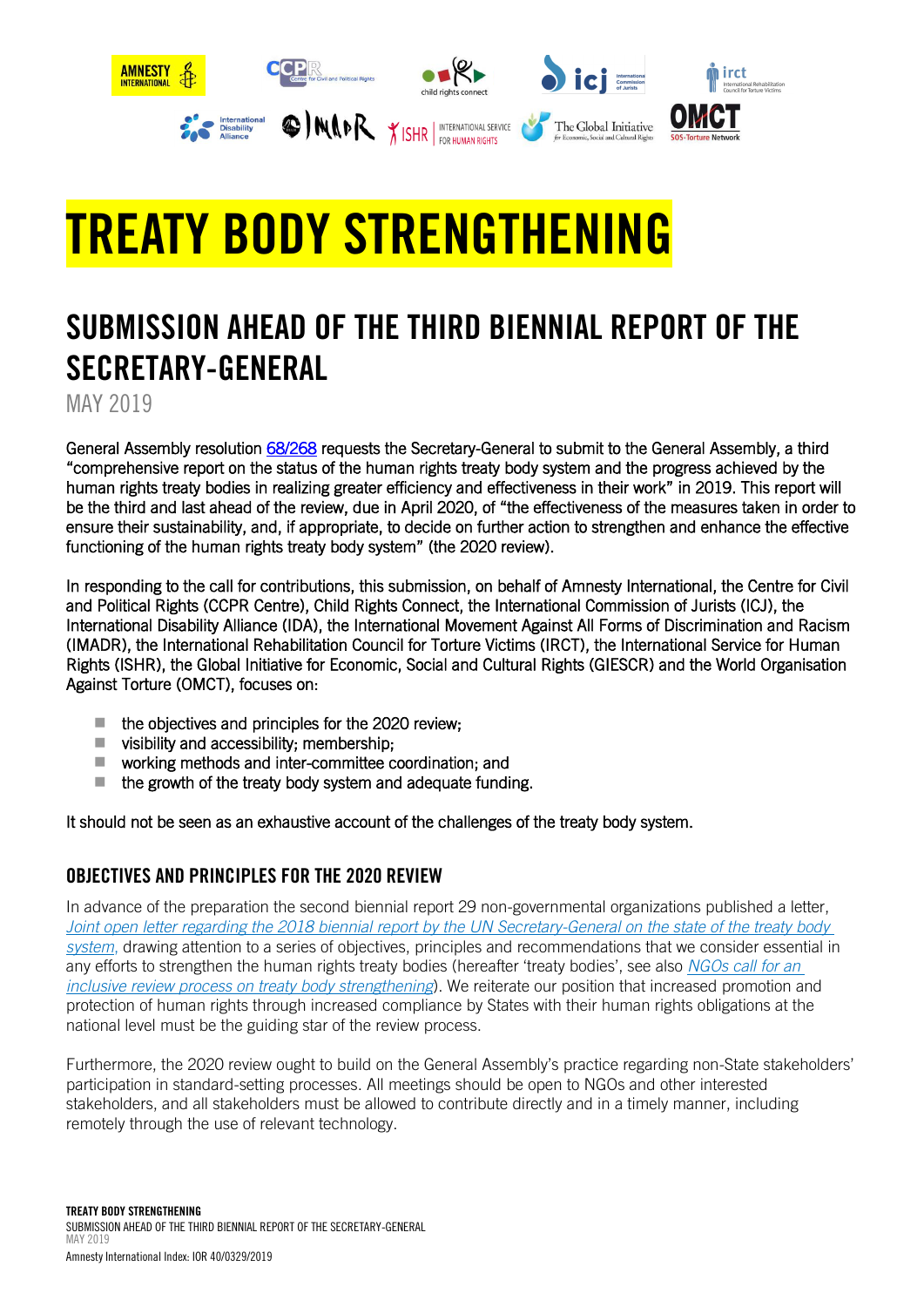We welcome and support the Secretary-General's recommendation in his second biennial report that "it is imperative to enhance the 2020 discussions in an open, transparent and inclusive manner." [UN Doc. A/73/309, para. 89.] We call on the Secretary-General to:

- affirm that the objective of any review of the treaty body system must be increased promotion and protection of human rights at the national level through increased compliance by States with their human rights obligations.
- $\blacksquare$  reiterate the recommendation for an open, transparent and participatory review process that achieves an outcome that promotes a strong, independent and effective treaty body system which, in turn, pays due regard to the needs and perspectives of rights-holders and victims as well as States.

#### VISIBILITY AND ACCESSIBILITY

The treaty bodies perform a crucial function in monitoring implementation of human rights obligations. Yet, their work is little known outside of specialist circles.

The General Assembly and UN Member States have provided additional funding for the webcasting of treaty body meetings. We welcome the decision to provide webcasting on a permanent basis as of January 2020 [A/RES/73/162], and consider it to be a key tool in ensuring greater visibility, better outreach and improved accessibility of the treaty body system as a whole. We call on the Secretary-General to:

- call on States to give greater visibility to the work of treaty bodies, including by promoting their findings at the national level.
- welcome the decision of the General Assembly to provide webcast in all official languages as of 2020 and to encourage the inclusion of national languages when a State party has made arrangements for interpretation and international sign language.
- $\blacksquare$  request additional resources in order to ensure improved videoconference facilities including for persons with disabilities and suitable user-friendly databases to submit individual communications and to access concluding observations and decisions of the treaty bodies.
- **develop sustainable solutions to improve accessibility to all the treaty bodies for persons with disabilities so** as to enable them to attend States' reviews by all the treaty bodies including by providing the necessary accessibility tools. Currently such accessibility is limited to the Committee on the Rights of Persons with Disabilities.

#### MEMBERSHIP

Resolution 68/268 encouraged States to continue efforts to nominate, independent, diverse and expert candidates to the treaty bodies. The second biennial report reminded States of the lack of progress in setting up national selection mechanisms to strengthen the treaty body membership [UN Doc. A/73/309, para. 87]. We call on the Secretary-General to:

■ remind States of their important role in promoting a treaty body membership set out in resolution 68/268 based on expertise, independence and diversity, as per resolution 68/268, by promoting open, transparent and merit-based nomination processes at the national level and by voting only for candidates that fulfil the criteria set out in the respective treaties and resolution.

#### WORKING METHODS AND INTER-COMMITTEE COORDINATION

Several challenges facing the treaty body system have been identified over the years including but not limited to continuing low reporting compliance. The individual communications present a looming crisis for the treaty body system if not tackled in a timely manner. We believe that differences in working methods (where not required due to the specificity of the treaty) such as in relation to the structure of the interactive dialogue, consultations with NGOs and NHRIs, follow-up procedures and consultation processes for general comments/recommendations

#### TREATY BODY STRENGTHENING

SUBMISSION AHEAD OF THE THIRD BIENNIAL REPORT OF THE SECRETARY-GENERAL MAY 2019